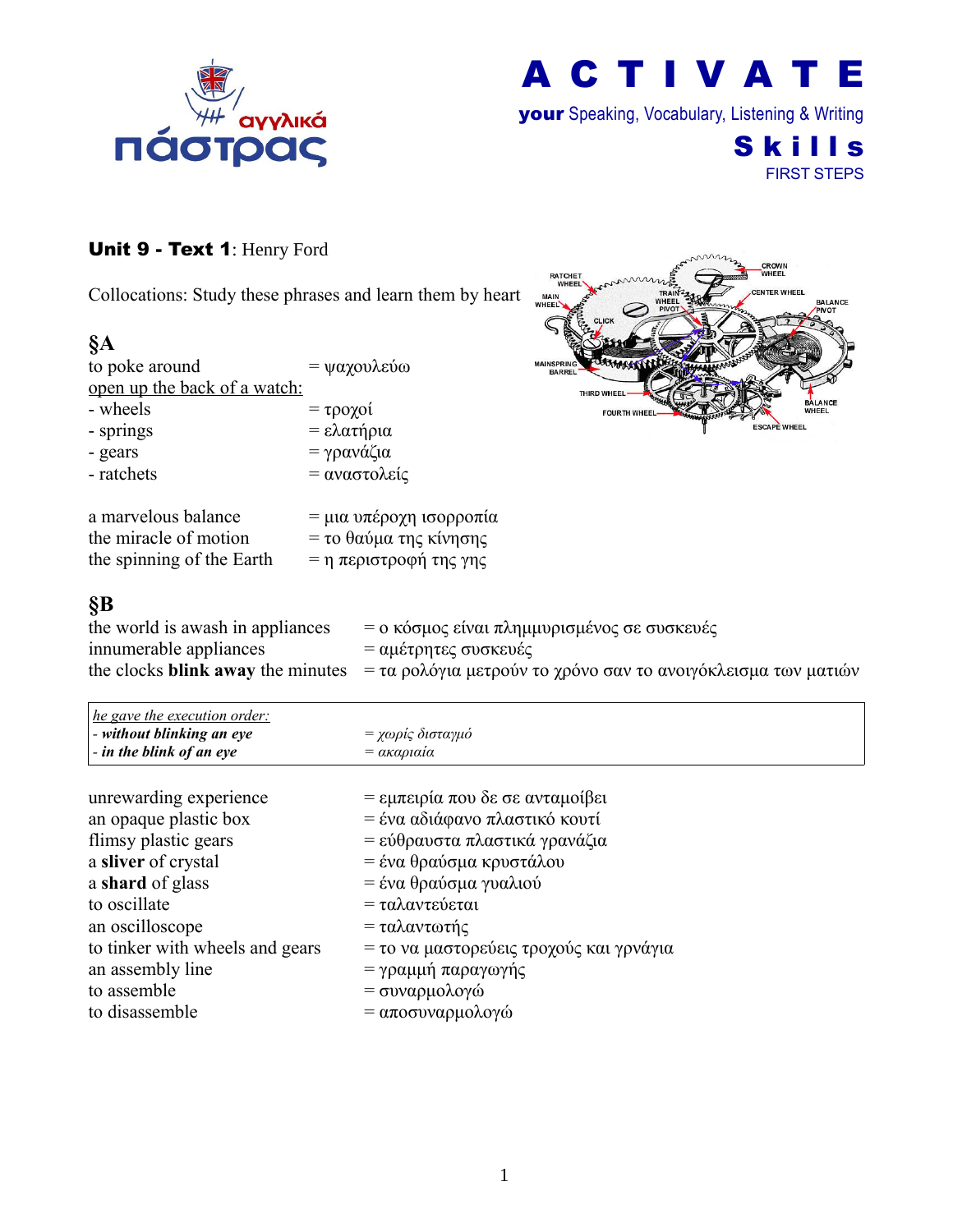

your Speaking, Vocabulary, Listening & Writing

**Skills** FIRST STEPS

| <b>Summary and Oral Presentation</b>                                                                   |           |
|--------------------------------------------------------------------------------------------------------|-----------|
| $\overline{\text{WRITE}}$ a summary (~80 words) of the text and prepare an oral presentation following |           |
| questions below.                                                                                       |           |
|                                                                                                        | now talk! |
| Use as many of the collocations as possible!                                                           |           |
| a. What proved <b>Henry Ford's</b> inquisitive nature?                                                 |           |
| b. How are modern devices different to the old ones?                                                   |           |
|                                                                                                        |           |
|                                                                                                        |           |
|                                                                                                        |           |
|                                                                                                        |           |
|                                                                                                        |           |
|                                                                                                        |           |
|                                                                                                        |           |
|                                                                                                        |           |
|                                                                                                        |           |
|                                                                                                        |           |
|                                                                                                        |           |
|                                                                                                        |           |
|                                                                                                        |           |
|                                                                                                        |           |
|                                                                                                        |           |
|                                                                                                        |           |
|                                                                                                        |           |
|                                                                                                        |           |
|                                                                                                        |           |
|                                                                                                        |           |
|                                                                                                        |           |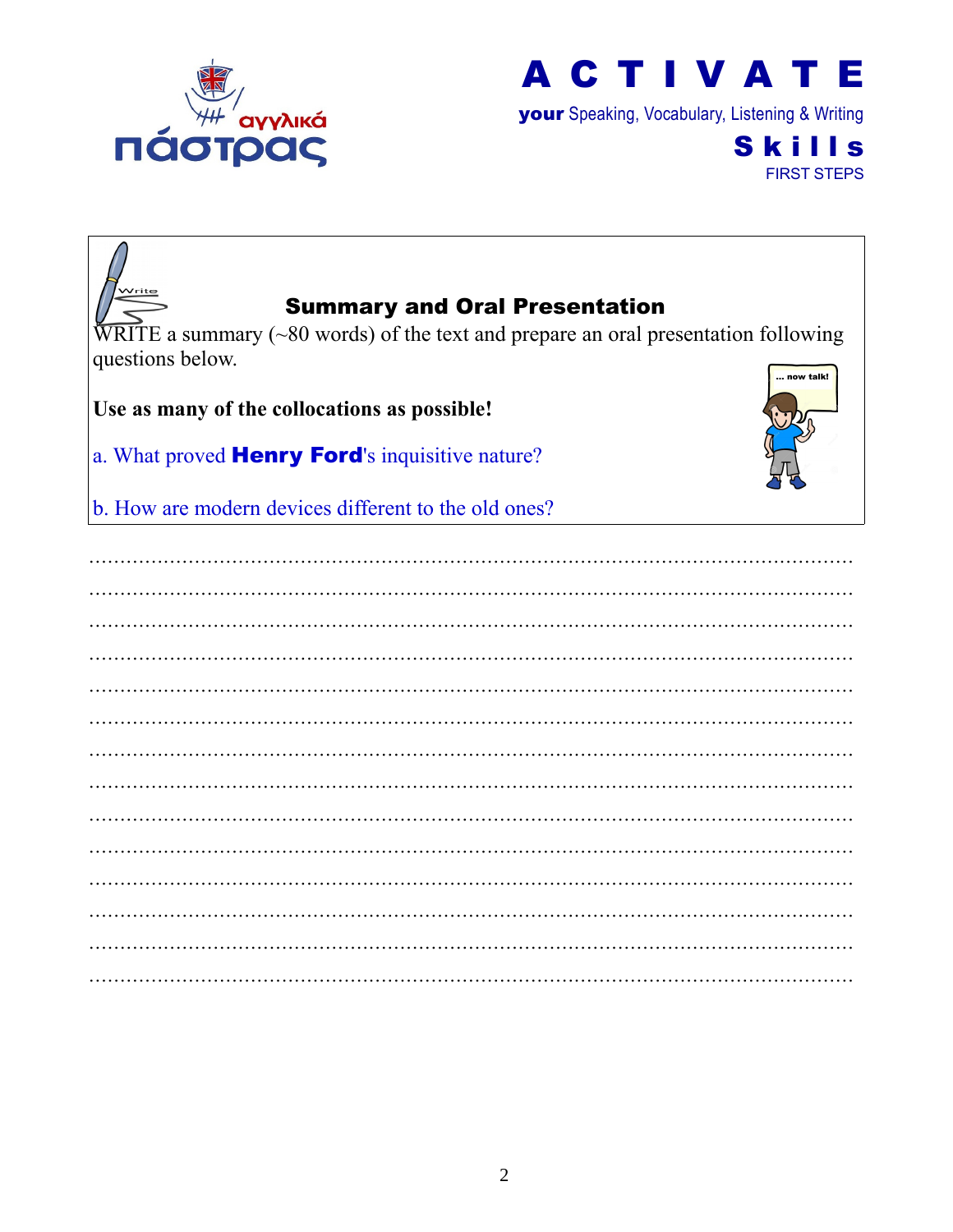

your Speaking, Vocabulary, Listening & Writing

**Support wires** 

Inert gas

**Skills** FIRST STEPS

Incandescent light bulb

Bulb

**Glass mount** 

#### Unit 9 - Text 2: Thomas Edison

Collocations: Study these phrases and learn them by heart

#### **§A**

to fight off pirates  $= \alpha \pi$ οκρούω τους πειρατές

- a productive inventor = παραγωγικός εφευρέτης a long laborious trouble = ένα μακροχρόνιος επίπονος μπελάς a commercial apparatus = μια διαφημιστική συσκευή
	-

### **§B**

| XР                                   | - Screw thread contact                                                                                     |
|--------------------------------------|------------------------------------------------------------------------------------------------------------|
| an incandescent light bulb           | = γλόμπος πυρακτώ<br>Insulation                                                                            |
| an emblematic invention              | = εμβληματική εφεύρεση<br>Electrical foot contact                                                          |
| an inventor with piercing vision     | = ένας εφευρέτης με διεισδυτική όραση                                                                      |
| to apply for a patent                | = αιτούμαι μια κατοχύρωση της ιδέας                                                                        |
|                                      | to translate an invention into a viable product = μετατρέπω μια εφεύρεση σε ένα βιώσιμο (κερδοφόρο) προϊόν |
| a product on the market              | = ένα προϊόν στην αγορά                                                                                    |
| an as-yet nonexistent industry       | = μια έως τότε μη υπάρχουσα αγορά                                                                          |
|                                      | to design sth down to its very last detail = σχεδιάζω με κάθε λεπτομέρεια                                  |
|                                      | to convert steam power into electricity = μετατρέπω ατμό σε ηλεκτρισμό                                     |
|                                      | a commercially efficient invention = μία εφεύρεση εμπορικά αποτελεσματική                                  |
| right down to a plethora of:         | $=$ σε μια πληθώρα από                                                                                     |
| - switches                           | = διακόπτες                                                                                                |
| - sockets                            | $=$ πρίζες                                                                                                 |
| - plugs                              | $=$ $\varphi$ $\iota$ $\varsigma$                                                                          |
| - distributing boards                | = ηλεκτρολογικούς πίνακες                                                                                  |
| - fuses                              | = ασφάλειες                                                                                                |
| - meters                             | = μετρητές                                                                                                 |
| - lamp holders                       | $=$ $\mathbf{v}$ τουί                                                                                      |
| $\S$ C                               |                                                                                                            |
| a classic innovator                  | = κλασικός εφευρέτης                                                                                       |
| an inventive spirit                  | = ευρηματικό πνεύμα                                                                                        |
| an inquisitive mind                  | = φιλέρευνος νους                                                                                          |
| a brilliant conception               | = εξαιρετική σύλληψη                                                                                       |
| to have a crew at your beck and call | = το να έχεις μια ομάδα στις διαταγές σου                                                                  |
| to keep up with the pace             | = δεν μένεις πίσω / κρατάς το ρυθμό                                                                        |
| a dizzying pace                      | = ασύλληπτος ρυθμός / σε ζαλίζει                                                                           |
| a profusion of techniques            | = πληθώρα τεχνικών                                                                                         |

- to finance a research  $= \gamma \rho \eta \mu \alpha \tau$ οδοτώ την έρευνα
- a multidisciplinary research = μια διεπιστημονική έρευνα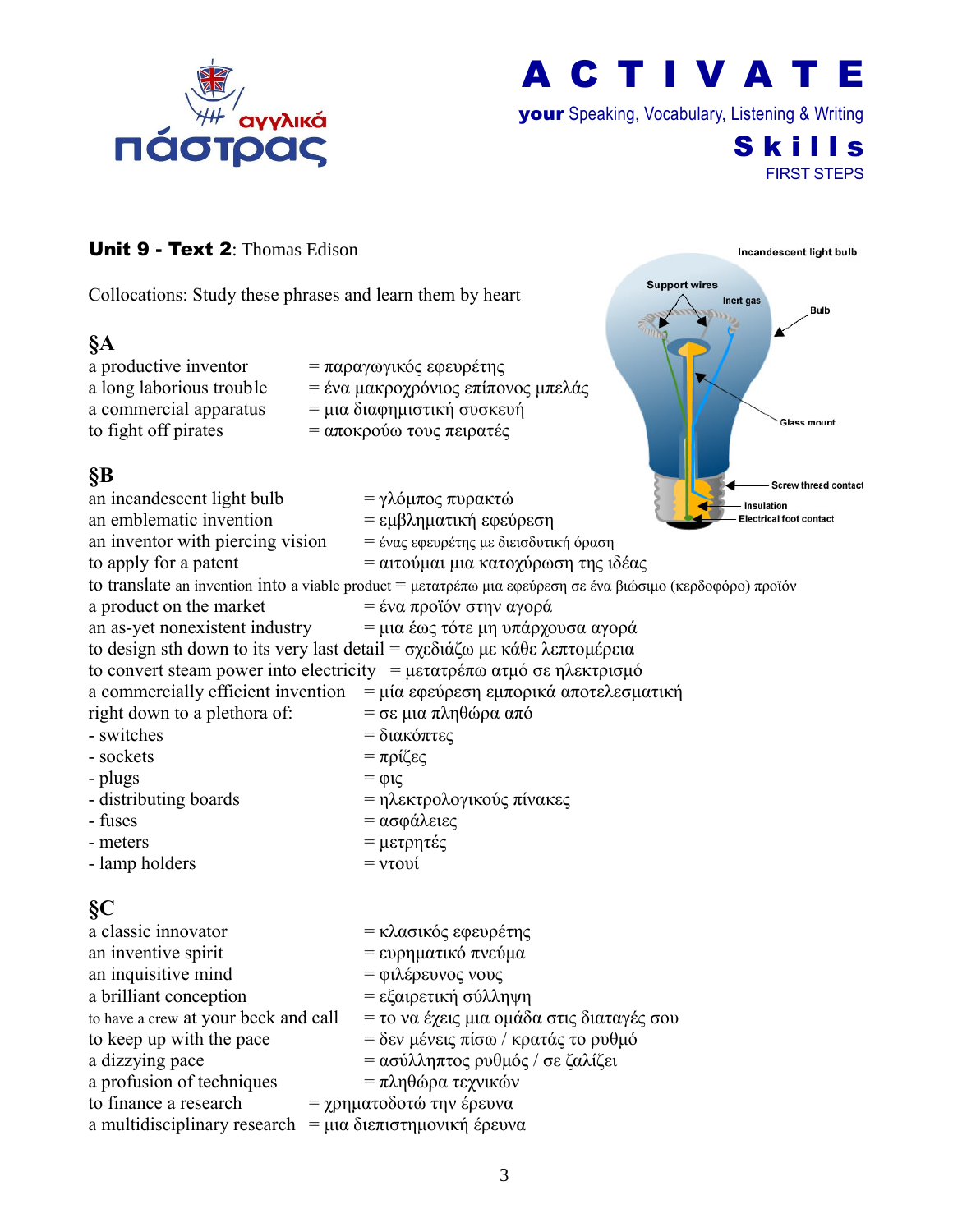

your Speaking, Vocabulary, Listening & Writing

**Skills** FIRST STEPS

| $N$ rite<br><b>Summary and Oral Presentation</b><br>$\overline{W}$ RITE a summary (~80 words) of the text and prepare an oral presentation following<br>questions below.<br>now talk!<br>Use as many of the collocations as possible! |
|---------------------------------------------------------------------------------------------------------------------------------------------------------------------------------------------------------------------------------------|
| a. What was the main similarity and the main difference between<br>Leonardo da Vinci and <b>Thomas Edison</b> ?                                                                                                                       |
| b. What made Thomas Edison a unique inventor except his prolific ideas?                                                                                                                                                               |
|                                                                                                                                                                                                                                       |
|                                                                                                                                                                                                                                       |
|                                                                                                                                                                                                                                       |
|                                                                                                                                                                                                                                       |
|                                                                                                                                                                                                                                       |
|                                                                                                                                                                                                                                       |
|                                                                                                                                                                                                                                       |
|                                                                                                                                                                                                                                       |
|                                                                                                                                                                                                                                       |
|                                                                                                                                                                                                                                       |
|                                                                                                                                                                                                                                       |
|                                                                                                                                                                                                                                       |
|                                                                                                                                                                                                                                       |
|                                                                                                                                                                                                                                       |
|                                                                                                                                                                                                                                       |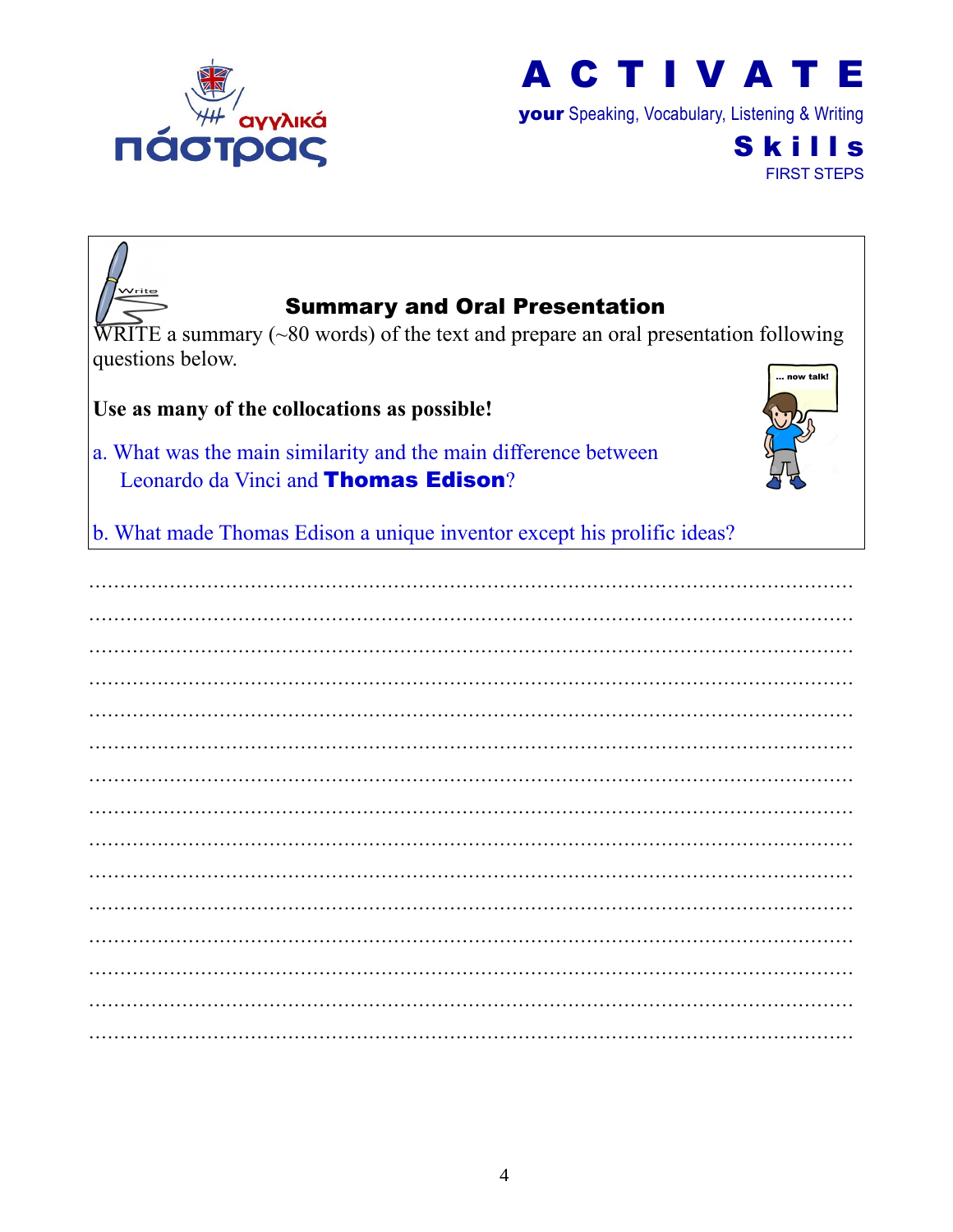

your Speaking, Vocabulary, Listening & Writing

## **Skills** FIRST STEPS

### Vocabulary Extension (pages 110, 111)

| 1. antiquated                                              | = απαρχαιωμένο                                      |
|------------------------------------------------------------|-----------------------------------------------------|
| 2. antique                                                 | $=$ αντίκα                                          |
| 3. obsolete                                                | = ξεπερασμένο                                       |
| 4. outmoded                                                | = ξεπερασμένο                                       |
| 5. innovative                                              | = καινοτόμο                                         |
| 6. newfangled $=$ νεωτεριστικό                             |                                                     |
| 7. pioneering                                              | $= \pi$ ρωτοπόρο                                    |
| 8. state-of-the-art                                        | = τελευταία λέξη της τεχνολογίας                    |
| 1. chronic                                                 | $= \chi \rho \acute{o} \nu \nu$                     |
| 2. chronological                                           | = χρονολογικό                                       |
| 3. synchronized                                            | = συγχρονισμένο                                     |
| 4. anachronistic                                           | = αναχρονιστικό                                     |
| .<br>1. tempo                                              | $=$ ρυθμός                                          |
| 2. temporal                                                | $=$ παροδικό                                        |
| 3. temporary                                               | = προσωρινό                                         |
| 4. contemporary $= \sigma \omega \gamma \chi \rho o \nu o$ |                                                     |
| 5. extemporaneous                                          | = πρόχειρο, γρήγορο στο πόδι                        |
|                                                            |                                                     |
| 1. at times                                                | = μερικές φορές                                     |
| 2. (one) at a time                                         | $=$ (ένα) τη φορά                                   |
| 3. at one time                                             | $= \mu$ ία φορά                                     |
| 4. at the same time                                        | $=$ την ίδια ώρα                                    |
| 1. ahead of time                                           | $=$ πολύ νωρίς                                      |
| 2. behind time                                             | = αργοπορημένα                                      |
|                                                            | 3. ahead of his time = μπροστά από την εποχή του    |
| 4. behind the times                                        | = ξεπερασμένος / έχει μείνει πίσω από την εποχή του |
| 1. in time                                                 | = αρκετά νωρίτερα από την καθορισμένη ώρα           |
| 2. on time                                                 | = ακριβώς πάνω στην καθορισμένη ώρα                 |
| 3. in his own time                                         | = (takes his time) με το πάσο του                   |

4. on his own time  $= \sigma \tau$ ον ελεύθερο χρόνο του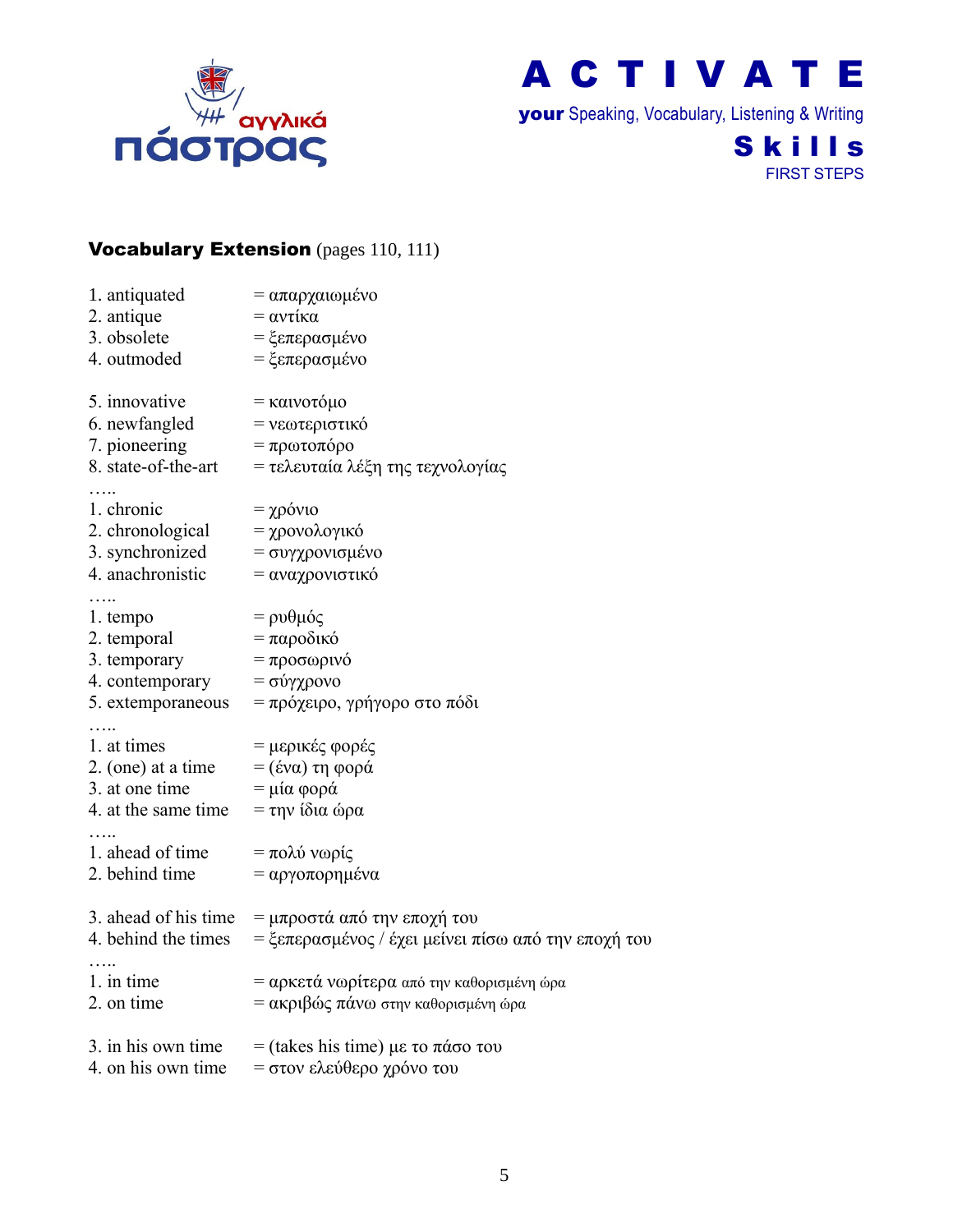



your Speaking, Vocabulary, Listening & Writing

**Skills** FIRST STEPS

| <b>Video Speaking (blog No 23)</b><br><b>Watch &amp; Talk</b>                                              |
|------------------------------------------------------------------------------------------------------------|
| YT: Million Dollar Genius: What Makes An Invention Great?   History                                        |
| Source: https://www.youtube.com/watch?v=jNyD8eAHFNw                                                        |
| WATCH the documentary and use the target vocabulary below to summarize<br>the tips for a winning invention |
|                                                                                                            |
| What can make an invention great?                                                                          |
|                                                                                                            |
|                                                                                                            |
|                                                                                                            |
|                                                                                                            |
|                                                                                                            |
|                                                                                                            |
|                                                                                                            |
|                                                                                                            |
| 9. in order to have a  invention you should ask yourself: "Does it solve a problem?"                       |
|                                                                                                            |
|                                                                                                            |
|                                                                                                            |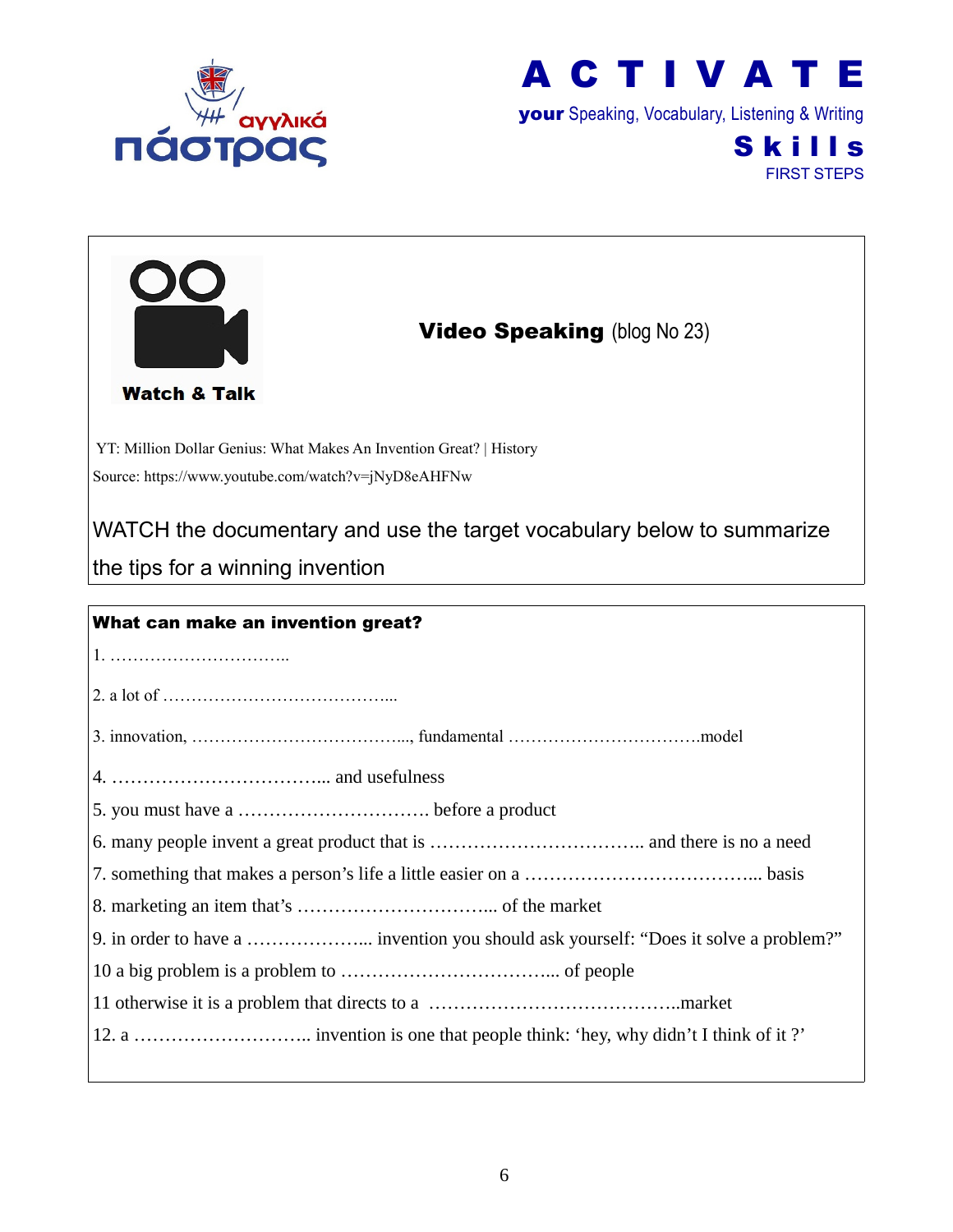



your Speaking, Vocabulary, Listening & Writing

**Skills** FIRST STEPS



## Composition and Oral Presentation

Opinion Essay

Since the dawn of time, some inventions have come and gone while others have caught on and remained popular, sometimes even making a radical difference in the way we live.

What qualities do you think an invention must have for it to be successful?

Support your ideas with reasons and examples.

WRITE your essay in 300-350 words.